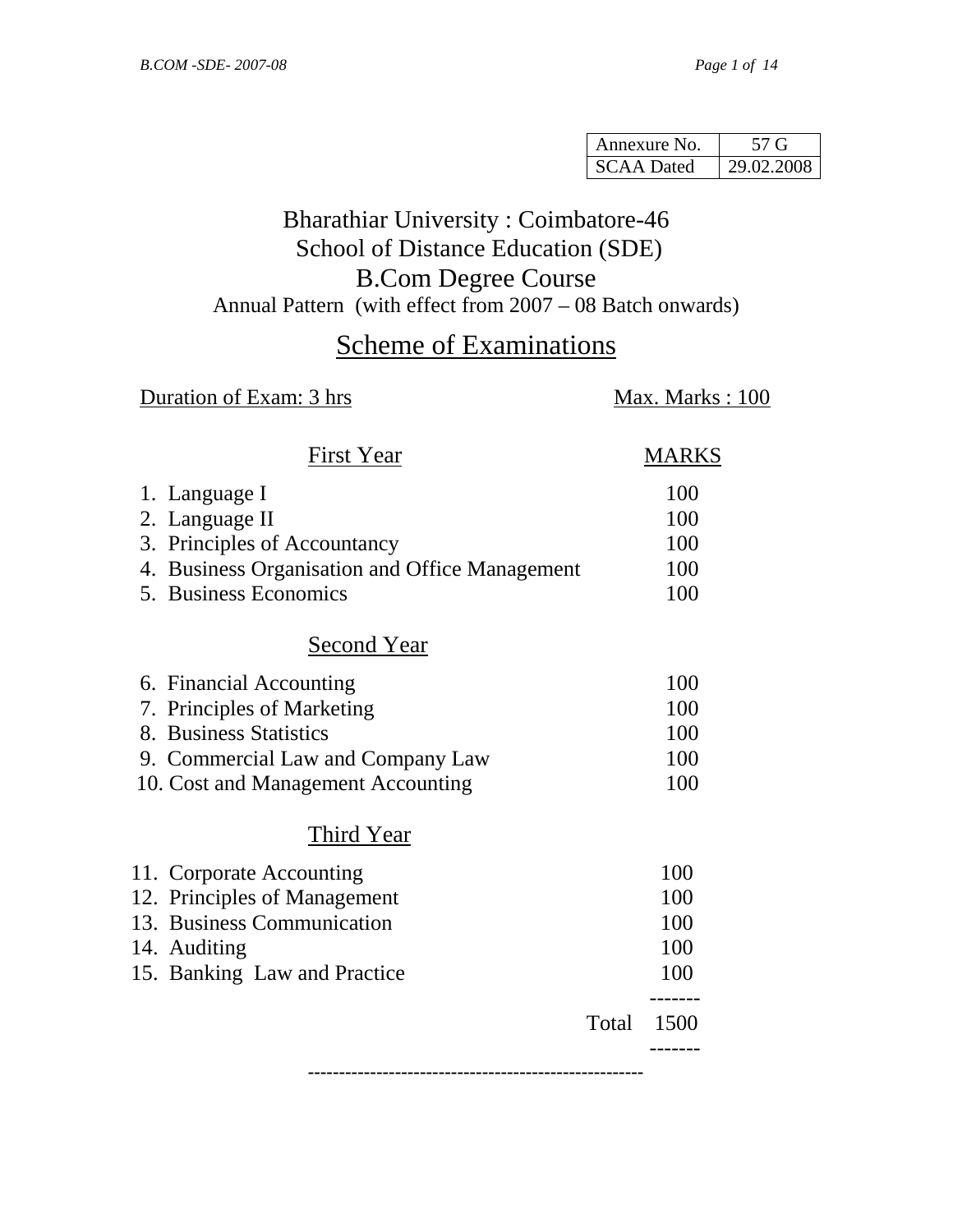### **FIRST YEAR B.Com Course-SYLLABUS**

#### **PRINCIPLES OF ACCOUNTANCY**

**Objectives: To make the students learn the Concepts and Conventions of** 

#### **Accounting and Basic Accounting Framework**

#### **CONTENTS:**

- **I Fundamentals of Book Keeping Accounting Concepts and Conventions Journal – Ledger – Subsidiary Books – Trial Balance.**
- **II Final Accounts of a Sole Trader with adjustments Errors and Rectifications.**
- **III Bills of Exchange- Accommodation Bills Average Due Date Account Current.**
- **IV Accounting for Consignments and Joint Ventures**
- **V Bank Reconciliation Statement Receipts and Payments Account, Income and Expenditure Account and Balance Sheet – Accounts of Professionals.**

#### **Note : Distribution of marks between problems and theory shall be 80% and 20%.**

- 1. N.Vinayakam, P.L.Maniam and K.L.Nagarajan *Principles of Accountancy* S.Chand & Company Ltd.,
- 2. T.S.Grewal *Introduction to Accountancy-* S.Chand & Company Ltd.,
- 3. R.L.Gupta, V.K.Gupta and M.C.Shukla *Financial Accounting* Sultan Chand & Sons
- 4. T.S.Grewal, S.C.Gupta and S.P.Jain *Advanced Accountancy-* Sultan Chand & Sons
- 5. K.L.Narang and S.N.Maheswari *Advanced Accountancy-*Kalyani Publishers
- 6. S.K.Maheswari and T.S.Reddy *Advanced Accountancy-*Vikas Publishers
- 7. A.Murthy -Financial Accounting Margham Publishers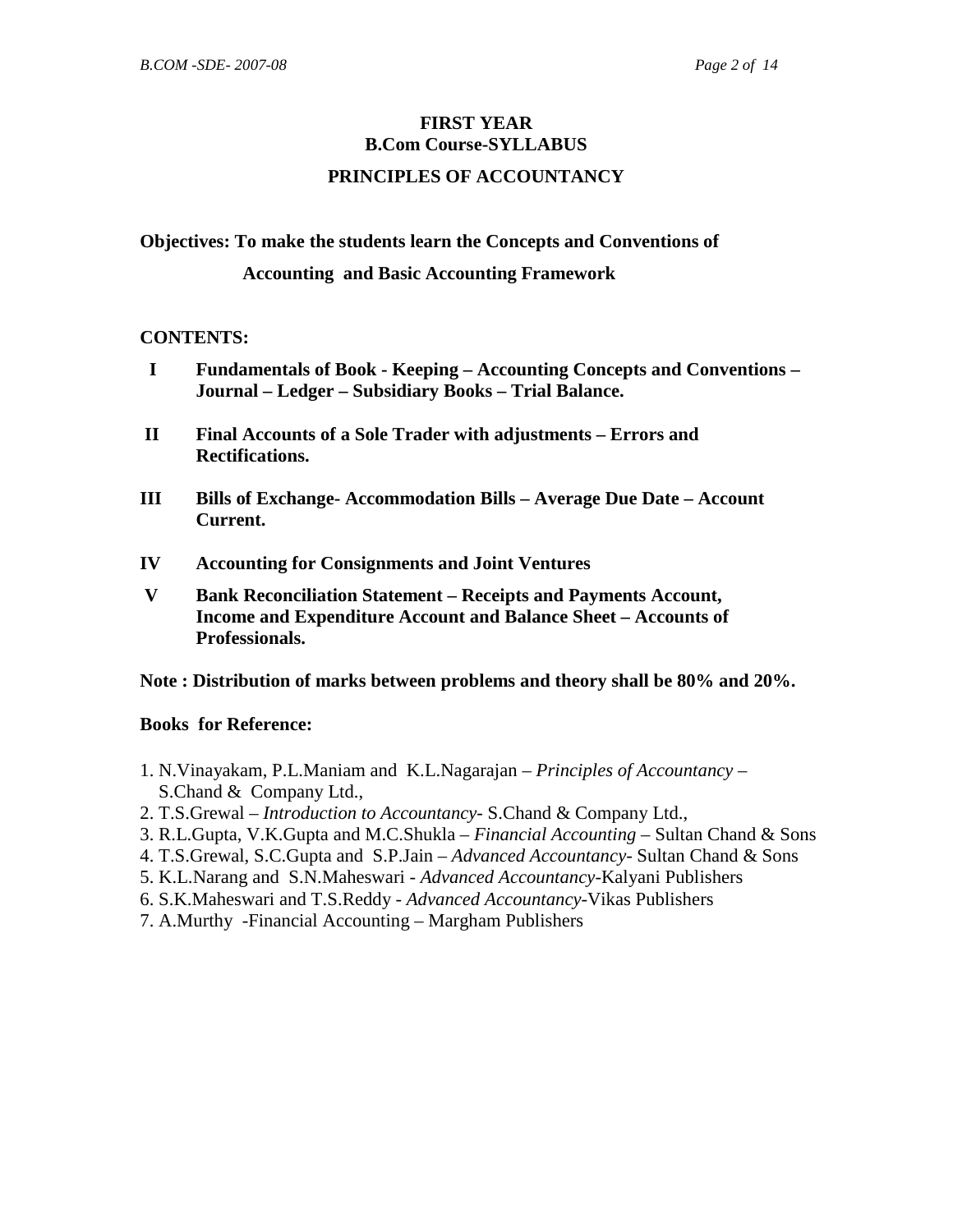#### **FIRST YEAR**

# **BUSINESS ORGANISATION AND OFFICE MANAGEMENT**

**Objectives: To make the students learn the nature and types of business** 

#### **organizations and Stock Market operations.**

#### **CONTENTS:**

- **I Nature and Scope of Business Forms of Business Organisation Sole Trader, Partnership Firm, Joint Stock Company and Co-operative Society – Public Enterprises.**
- **II Location of Business Factors influencing location Localization of industries- Size of Firms- Sources of Finance – Shares, Debentures, Public Deposits, Bank Credit and Trade Credit – Merits and Demerits.**
- **III Office Functions and Significance Office Layout and Office Accommodation – Filing and Indexing**
- **IV Office Machines and Equipments Data Processing System EDP –Uses and Limitations – Office Furniture.**
- **V Stock Exchange Functions Procedure of Trading Functions of SEBI DEMAT of Shares- Trade Association - Chamber of Commerce.**

- **1. Y.K.Bhushan** *Business Organisation and Management* **Sultan Chand & Sons**
- **2. Shukla** *Business Organisation and Management* **S.Chand & Company Ltd.,**
- **3. Saksena** *Business Administration and Management* **Sahitya Bhavan**
- **4. Singh.B.P & Chopra** *Business Organisation and Management* **Dhanpat Rai & Sons**
- **5. R.K.Chopra** *Office Management* **Himalaya Publishing House**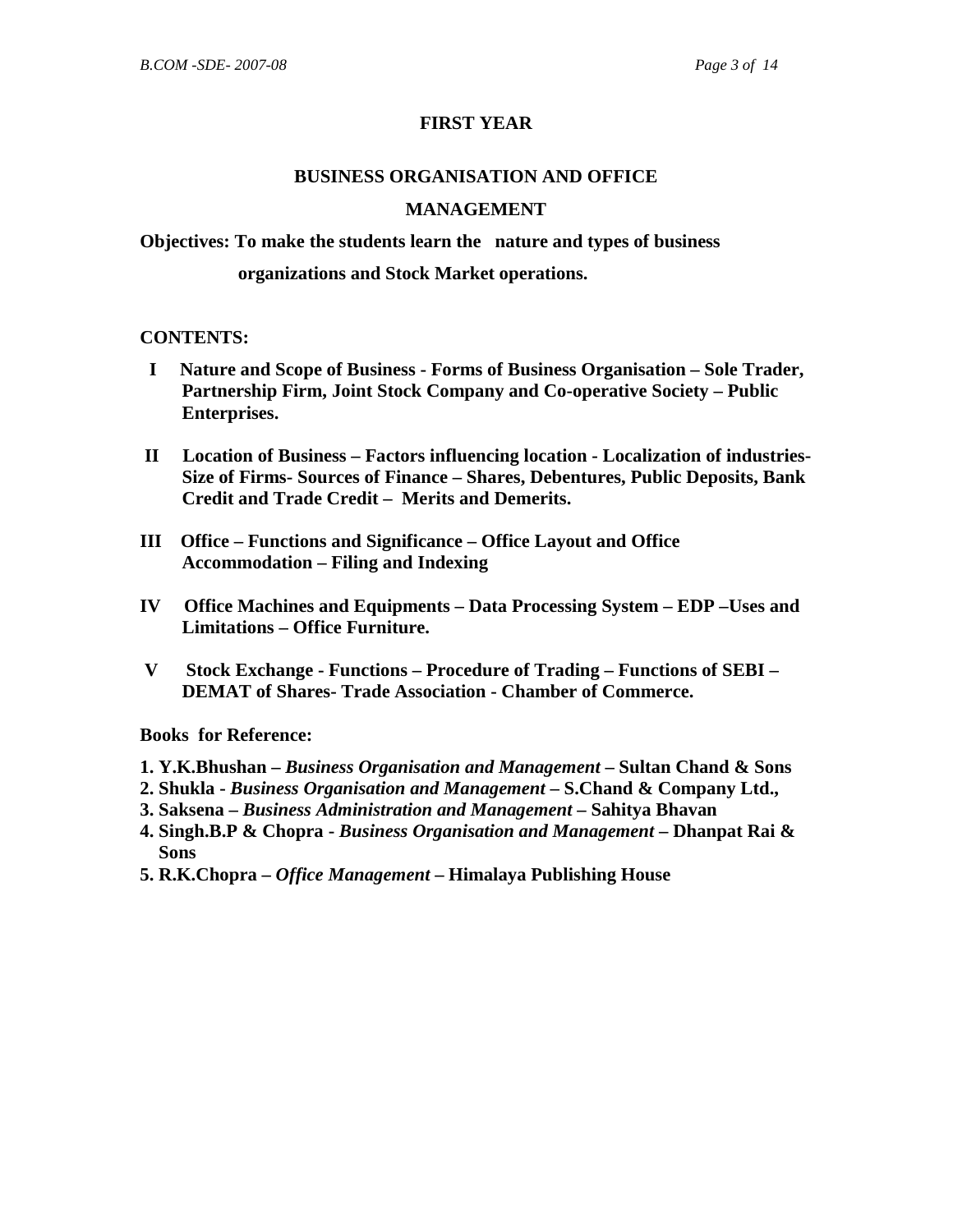#### **FIRST YEAR**

#### **BUSINESS ECONOMICS**

#### **Objective**: **To make the students learn the importance and application of economic analysis to business decision making..**

#### **CONTENTS:**

- **I Economics Definition Economic Analysis Micro and Macro Economics Business Economics - Definition - Scope of Business Economics - Economic Concepts Applied in Business Economics - Role and Responsibilities of a Business Economist.**
- **II Law of Demand Determinants of Demand Demand Distinctions Indifference Curve Analysis - Consumer's Equilibrium - Elasticity of Demand - Types - Measurement - Demand Forecasting - Methods of Demand Forecasting - Consumer Surplus - Measurement of Consumer Surplus**
- **III Cost Concepts Cost-Output Relationship Production Function Isoquants Law Of Variable Proportions - Returns to Scale - Producer's Equilibrium**
- **IV Market Structure- Price and Output Determination under Perfect Competition Monopoly - Discrimination Monopoly - Monopolistic Competition - Oligopoly: Cartels, Price Leadership and Price Rigidity**
- **V Pricing policy Objectives of Pricing Policy Pricing Methods Capital Budgeting Importance - Evaluation Techniques - National Income - Definition - Concepts of National Income - Methods of Calculating National Income.**

- **1. Business Economics KPM Sundharam and EN Sundharam 2. Fundamentals of Business Economics - D.M.Mithani and VSR.Murthy 3. Principles of Business Economics - PN. Reddy and HR.Appanniah**
- **4. Business Economics Sankaran**
-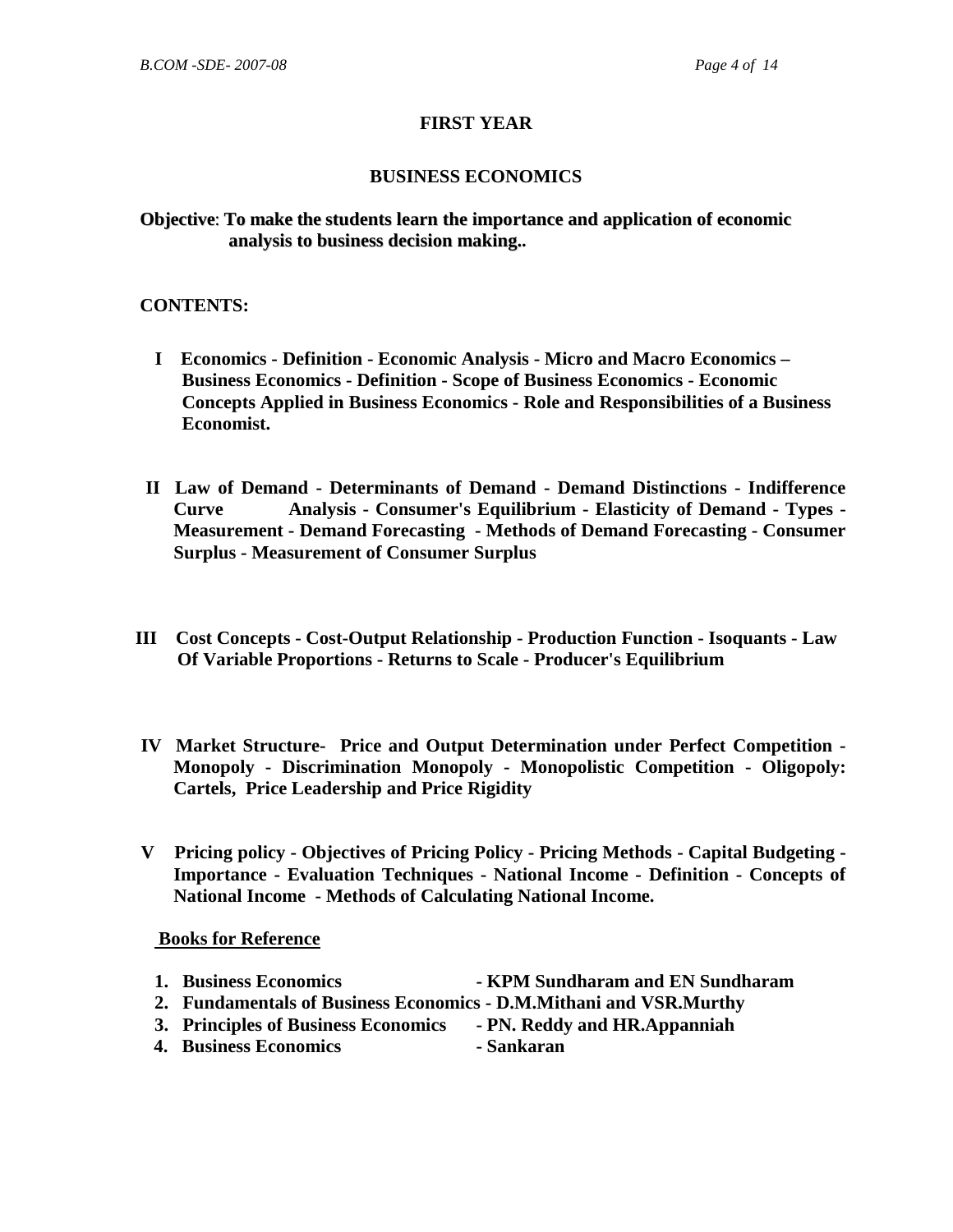# **Financial Accounting**

- **Objective :** To expose the students to the accounting procedure of partnership firms and allied aspects of accounting.
- Unit I Depreciation Methods of Depreciation: Straight Line Method Written Down Value Method – Sinking Fund Method – Annuity Method – Insurance Policy Method.
- Unit II **Royalties Minimum Rent Short Working Recoupment Strike** Period (excluding Sub-lease)
- Unit III Single Entry System Meaning Features Statement of Affairs Method and Conversion Method
- **Unit IV** Partnership Accounts Admission of a Partner Retirement of a Partner Death of a Partner.
- Unit V Dissolution Insolvency of a Partner Garner Vs Murray Piece Meal Distribution.

**Note: -** Distribution of Marks: Theory- 20% and Problems -80%

| 1. Advanced Accountancy | $\sim 100$               | S. P. Jain & K. L. Narang. |
|-------------------------|--------------------------|----------------------------|
| 2. Advanced Accounting  | $\sim$ 10 $\pm$          | M.C. Shukla.               |
| 3. Advanced Accounting  | $\omega_{\rm{max}}$      | S.N. Maheshwari.           |
| 4. Advanced Accounting  | $\omega_{\rm{max}}$      | M.A. Arulanandam and       |
|                         |                          | K.S. Raman.                |
| 5. Advanced Accounting  | $\overline{\phantom{a}}$ | R.L. Gupta and Rathaswamy. |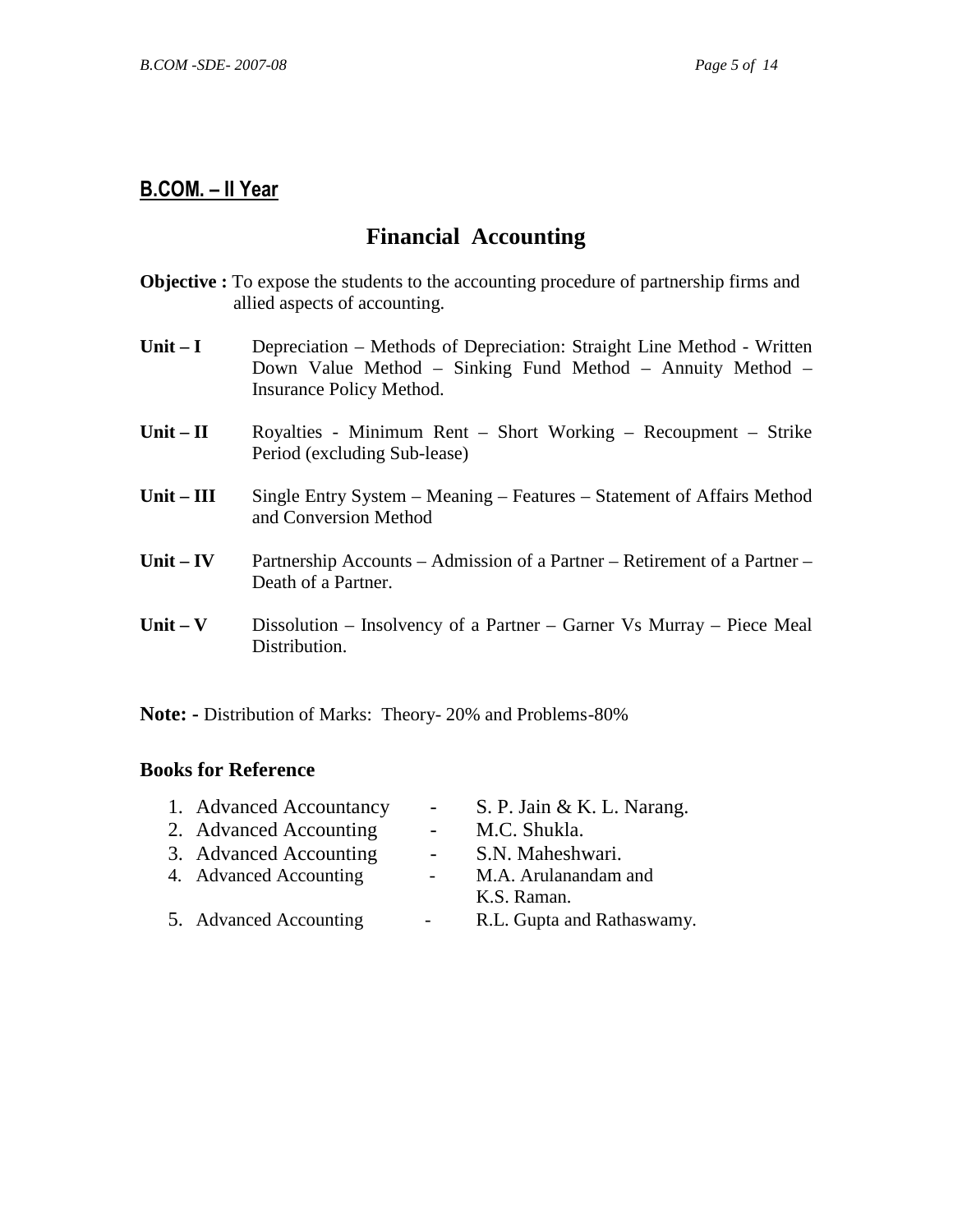# **Principles of Marketing**

#### **OBJECTIVE :** To endow students with the knowledge of Marketing.

#### **Unit – I**

Market – Marketing – Definition – Object and Importance of Marketing - Evolution of Concept of Marketing - Recent Development in Marketing Concept – Marketing Functions – Approaches to the Study of Marketing - Market Segmentation- Basis – Criteria – Benefits.

#### **Unit - II**

Product Policy- Product Planning and Development - Product Life Cycle – Product Mix-Distribution Channels- Types of Channels – Factors Affecting Choice of Distribution-. Branding – Features – Types – Functions. Packaging – Features – Types – Advantages – Brand Name and Trademark.

#### **Unit – III**

Pricing – Definition – Objectives – Factors Affecting Price Determinations – Methods of Setting Prices – Cost – Demand and Competition.- Pricing Policies and Strategies.

#### **Unit – IV**

Sales Promotion – Objectives and Importance of Sales Promotion – Personal Selling – Advertising – Meaning – Objectives – Functions and Importance – Kinds of Media – Direct Marketing – Multi-level Marketing.

#### **Unit – V**

Retail Marketing – Methods – Problems – Retail Marketing in India - Marketing of Services – E–Marketing – Marketing Ethics – Consumerism – Meaning – Evolution – Types of Exploitation – Consumer Rights – Laws Protecting the Consumer Interest – Consumer Protection Acts – Consumer Courts.

- 1. **R.S.N. Pillai & Bagavathi**, "Modern Marketing Principles and Practices", S. Chand & Co PV Ltd, New Delhi, 2004.
- 2. **Dr.Rajan Nair, "**Marketing", Sultan Chand & Sons, New Delhi, 2004
- 3. **Philip Kotler**, "Principles of Marketing", Prentice Hall of India, New Delhi, 2006.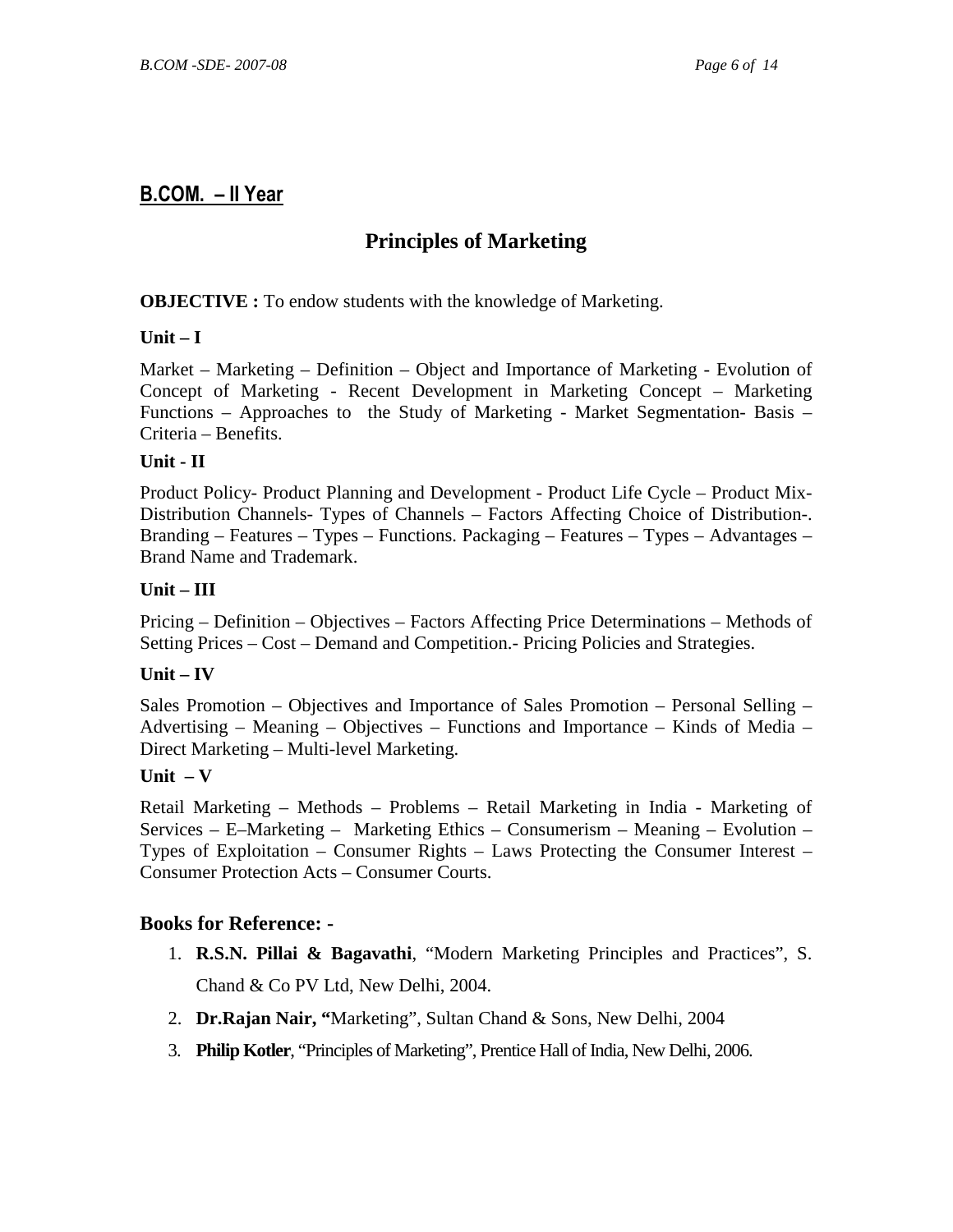#### **Business Statistics**

**Objectives:** To promote the skill of applying statistical techniques in business.

#### **Unit – I**

Meaning and Scope of Statistics – Characteristics and Limitations – Presentation of Data by Diagrammatic and Graphical Methods - Measures of Central Tendency – Mean, Median, Mode, Geometric Mean, Harmonic Mean.

#### **Unit - II**

Measures of Dispersion and Skewness – Range, Quartile Deviation and Standard Deviation – Pearson's and Bowley's Measures of Skewness.

#### **Unit - III**

Simple Correlation – Pearson's coefficient of Correlation – Interpretation of Co-efficient of Correlation – Concept of Regression Analysis – Coefficient of Concurrent Deviation.

#### **Unit – IV**

Index Numbers (Price Index Only) – Method of Construction – Wholesale and Cost of Living Indices, Weighted Index Numbers – LASPEYRES' Method, PAASCHE'S Method, FISHER'S Ideal Index. (Excluding Tests of Adequacy of Index Number Formulae).

#### **Unit - V**

Analysis of Time Series and Business Forecasting – Methods of Measuring Trend and Seasonal Changes (Including Problems)

Methods of Sampling – Sampling and Non-Sampling Errors (Theoretical Aspects Only)

NOTE Distribution of Marks : Theory : 20 % Problems- 80%

- 1. **Navanitham, P.A., "**Business Mathematics and Statistics", Jai Publishers, Trichy, 2004.
- 2. **S.P. Gupta,** "Statistical Methods".
- 3. **M. Sivathanu Pillai, "**Economic and Business Statistics".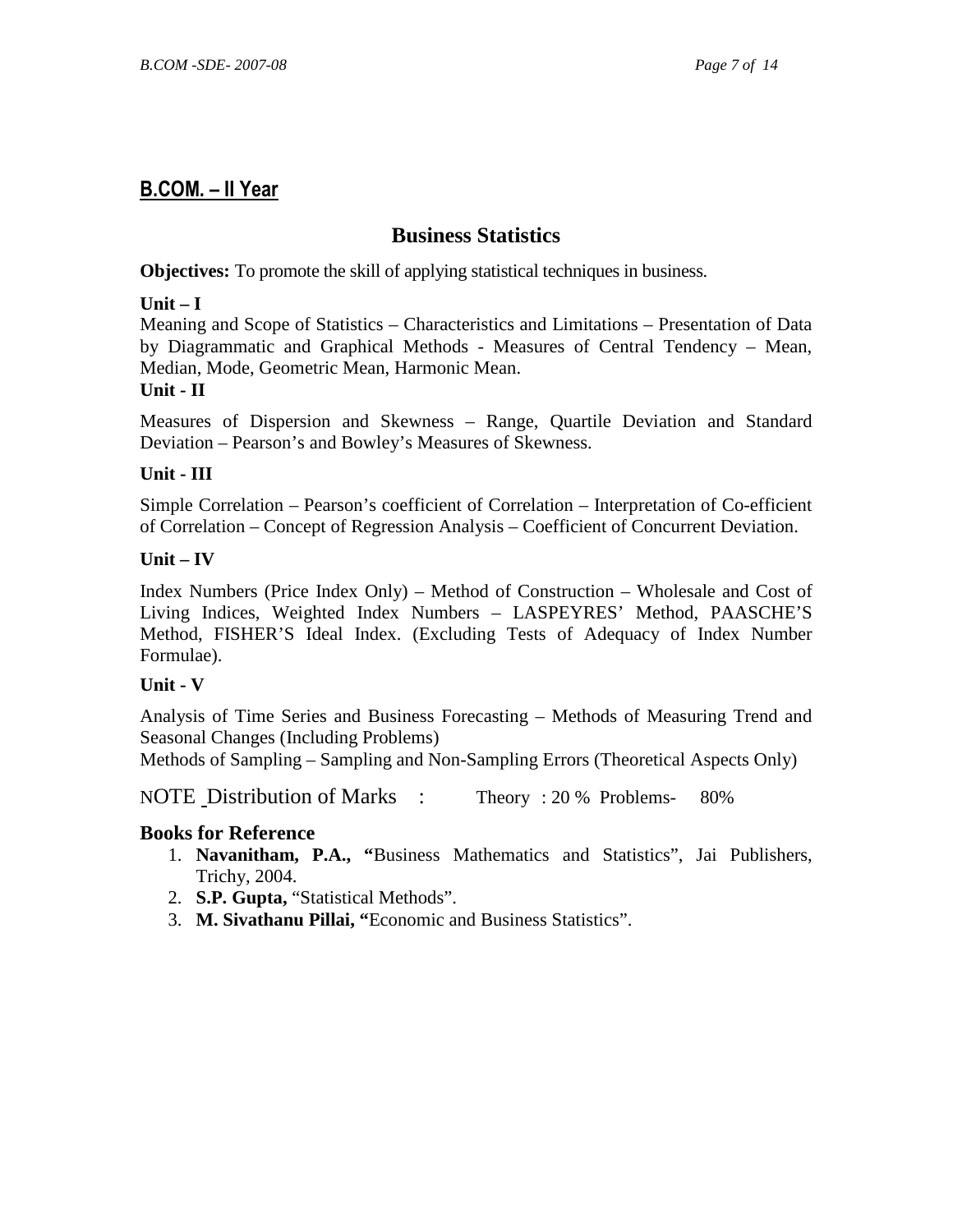# Commercial Law and Company Law

**Objective :** To enlighten the Students Knowledge on Commercial and Company Laws.

#### **Unit - I**

Law – Meaning – Law of Contract – Definition – Classification of Contracts – Essential Elements of Valid Contract – Discharge of Contract – Remedies of Breach of Contract - Offer – and Acceptance – Legal Rules relating to Offer and Acceptance – Revocation of Offer and Acceptance.

#### **Unit – II**

Bailment and Pledge – Essentials of Bailment – Rights and Duties of Bailor and Bailee – Pledge – Essentials – Rights and Duties of Pawnor and Pawnee. Contract of Sale of Goods Act 1930 – Rules regarding Delivery of Goods – Rights and Duties of a Buyer and Seller

#### **Unit – III**

Company **–** Definition – Characteristics – Kinds – Privileges of Private Company – Formation of a Company- Memorandum of Association – Meaning – Purpose – Alteration of Memorandum – Doctrine of Ultravires – Articles of Association – Meaning – Forms – Contents – Alteration of Articles –Doctrine of Indoor management.

#### **Unit – IV**

Prospectus – Definition – Contents – Deemed Prospectus – Misstatement in Prospectus – – Shares and Debentures – Meaning – Types - Director and Secretary – Qualification and Disqualification – Appointment – Removal –Remuneration – Powers, Duties and Liabilities.

#### $\textbf{Unit} - \textbf{V}$

Meetings – Requisites of Valid Meeting – Types of Meeting – Winding up – Meaning - Modes of Winding Up.

- 1. **N.D. Kapoor,** "Business Law", Sultan Chand & Sons, New Delhi 2005.
- 2. **R.S.N. Pillai & Bagavathi,** "Business Law" S.Chand, New Delhi 2005.
- **3. Bagrial A.K**, "Company Law", Vikas Publishing House, New Delhi
- 4. **Gower L.C.B**, "Principles of Modern Company Law", Steven & Sons, London.
- 5. **Ramaiya A,** "Guide to the Companies Act", Wadhwa & Co., Nagpur
- 6. **Singh Avtar,** " Company Law", Eastern Book Co., Lucknow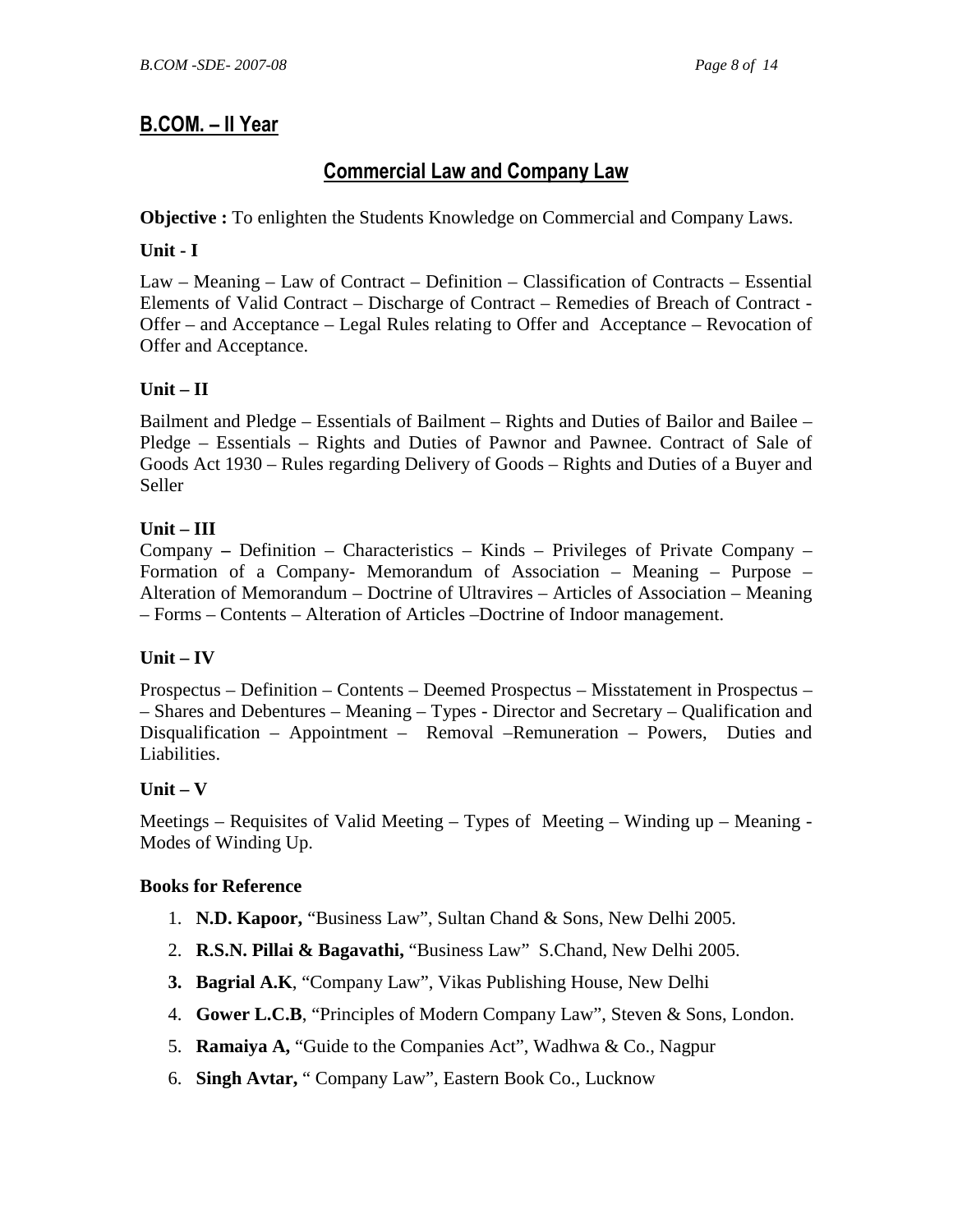### **Cost and Management Accounting**

**Objectives :** To expose the students to the concepts and the tools used in Cost and Management Accounting.

#### **Unit - I**

Cost and Management Accounting – Definition - Meaning – Objectives - Scope - Relationship with Financial Accounting - Limitations - Elements of Cost - Cost Sheet - Tender or Quotations

#### **Unit - II**

Materials - Levels of Inventory – EOQ - Methods of Valuing Material Issues –FIFO – LIFO - Labour - Systems of Wage Payment - Time Rate - Piece rate - Taylor, Merrick, Piece Rate System - Incentive Schemes - Halsey – Rowan - Overheads – Classification – Allocation, Apportionment & Absorption of Overheads - Methods of Absorption of Factory Overheads

#### **Unit - III**

Funds Flow Analysis – Cash Flow Analysis.

#### **Unit - IV**

 Budgetary Control – Flexible Budget – Sales Budget – Cash Budget **-** Production Budget – Purchase Budget.- Working Capital - Sources of Working Capital - Estimates of Working Capital Requirements.

#### **Unit - V**

Marginal Costing – Break Even Analysis – Applications of Marginal Costing Techniques – Determination of Sales Mix – Key Factor – Make or Buy Decision (Simple Problems Only).

#### **Distribution of Marks:** Theory - 20% Problems-80%

#### **BOOKS FOR REFERENCE**

| 1. Cost Accounting                                                 | - S.P. Jain & K.L. Narang,     |
|--------------------------------------------------------------------|--------------------------------|
| 2. Cost Accounting Principles and Practice                         | - S.P. Iyyangar,               |
| 3. Cost Accounting                                                 | - V.KSaxena & C.D.Vashist,     |
| 4. Cost Accounting                                                 | - M.N.Arora,                   |
| 5. Management Accounting and Financial Control - S. N. Maheshwari, |                                |
| 6. Management Accounting                                           | - R.K. Sharma Shashi K. Gupta, |
| 7. Management Accounting                                           | - Sharma and Gupta             |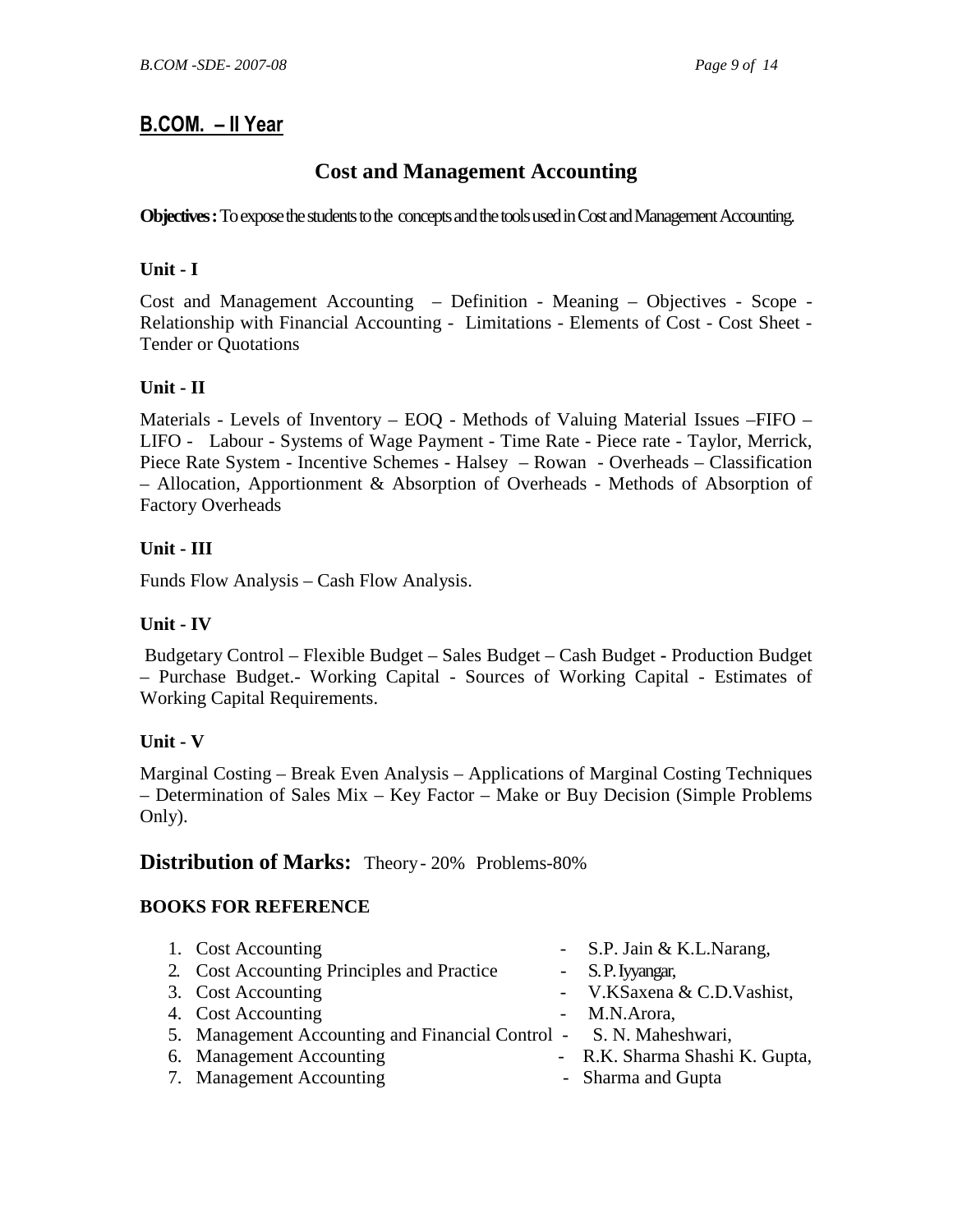### **Corporate Accounting**

**Objectives :** To enable the students to be aware on the Corporate Accounting in conformity with the provision of the Companies Act.

#### **Unit - I**

Issue of shares : Par , Premium and Discount - Forfeiture - Reissue – Surrender of Shares

– Right Issue - Underwriting

#### **Unit - II**

Redemption of Preference Shares. - Debentures – Issue – Redemption : Sinking Fund Method.

#### **Unit - III**

Final Accounts of Companies .

#### **Unit - IV**

Valuation of Shares and Goodwill – Need – Methods of valuation of . Shares and Goodwill

#### **Unit - V**

Liquidation of Companies – Preparation of Statement of Affairs and Deficiency Account.

**NOTE Distribution of Marks :** Theory - 20% Problems - 80%

- 1. **S.P. Jain & K.L. Narang,** "Advanced Accounting", Kalyani Publications, New Delhi.
- 2. **Gupta R.L. & Radhaswamy M.** ,"Corporate Accounts ", Theory Method and Application-13<sup>th</sup> Revised Edition 2006, Sultan Chand & Co., New Delhi.
- 3. **Dr. M.A. Arulanandam, Dr. K.S. Raman**, "Advanced Accountancy, Part-I", Himalaya Publications, New Delhi.2003.
- 4. **Gupta R.L. & Radhaswamy M.**,"Corporate Accounts ", Theory Method and Application-13<sup>th</sup> Revised Edition 2006, Sultan Chand & Co., New Delhi.
- 5. **Shukla M.C., Grewal T.S. & Gupta S.L.**, "Advanced Accountancy", S. Chand & Co., New Delhi.
- **6. Reddy & Murthy,** "Financial Accounting", Margham Publicatuions, Chennai, 2004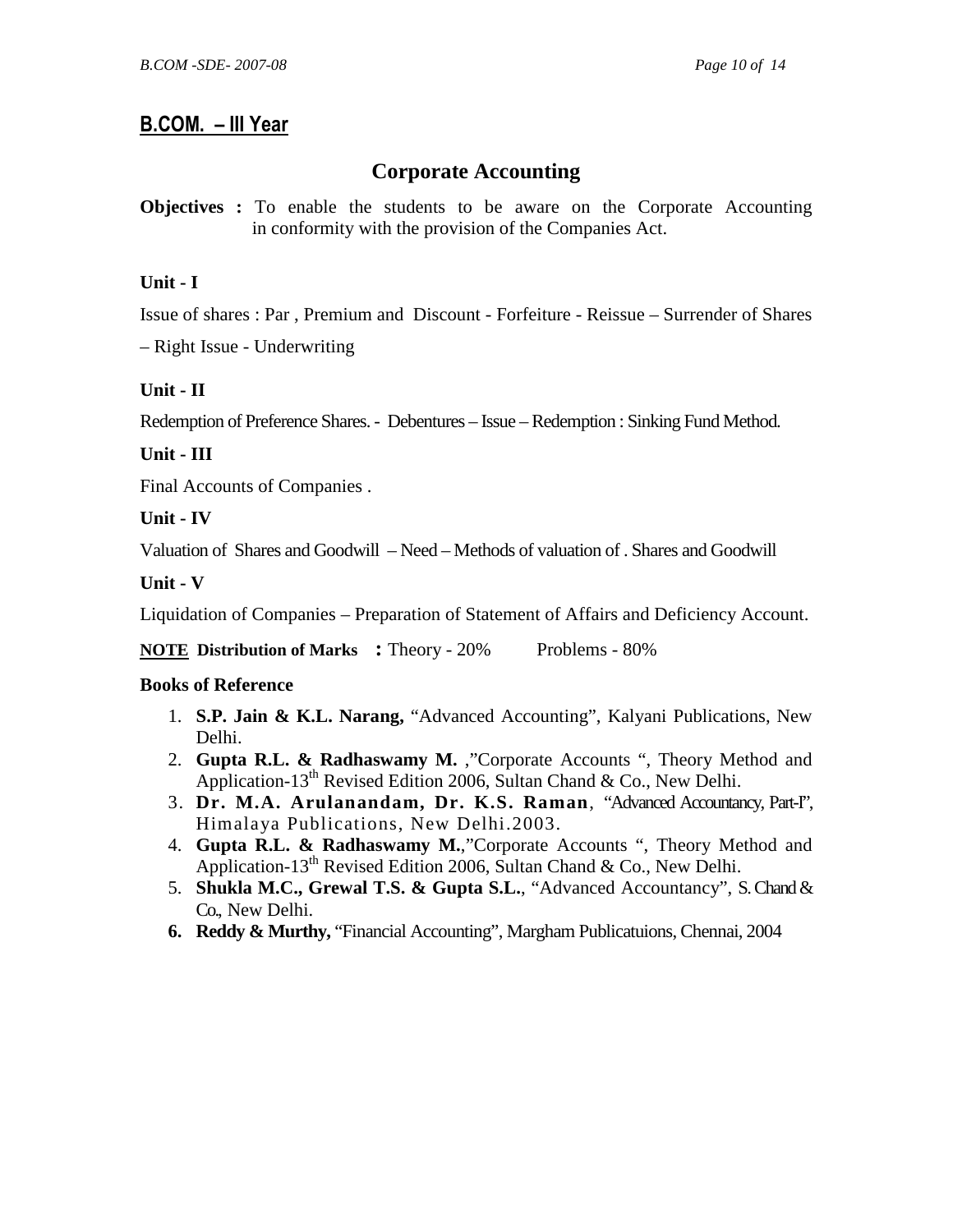### **Principles of Management**

**Objectives :** To make the students to understand the conceptual frame work of business management.

#### **UNIT-I**

Nature and Scope of Management process – Management Science, Art – Development of Management – Scientific Management – Planning; The meaning and purpose of Planning – Steps in Planning – Types of Planning – Objectives and policies- Decision making: Process of Decision making - Types of Decisions - Problems involved in Decision making.

#### **UNIT II**

Organization: Types of Organization – Organizational structure – Span of Control – Delegation: Delegation and Decentralization – Line and Staff relationship.

#### **UNIT-III**

Directing: Nature and Purpose of Directing – Controlling – Need for Controlling – Meaning and importance of Controls – Control process – Budgetary and Non-Budgetary Controls – Case studies.

#### **UNIT-IV**

 Staffing: Sources of Recruitment – Maslow's Theory of Motivation – Communication – Types and Channels of Communication.

#### **UNIT-V**

Leadership – Functions and Types – X, Y and Z Theories – Qualities of a good Leader – Decision making – Traditional and Modern Techniques and Steps involved.

- 1. Dinkar Pagare----Principles of Management----Sultan Chand & Sons
- 2. C.N.Sontakki----Principles of Management----Kalyani Publications
- 3. S.A.Sherlekar----Priciples of Business Management----Himalaya Publishing House
- 4. Gulshan and Lallan Prasad--Management -Principles and Practice--S.Chand & Co.,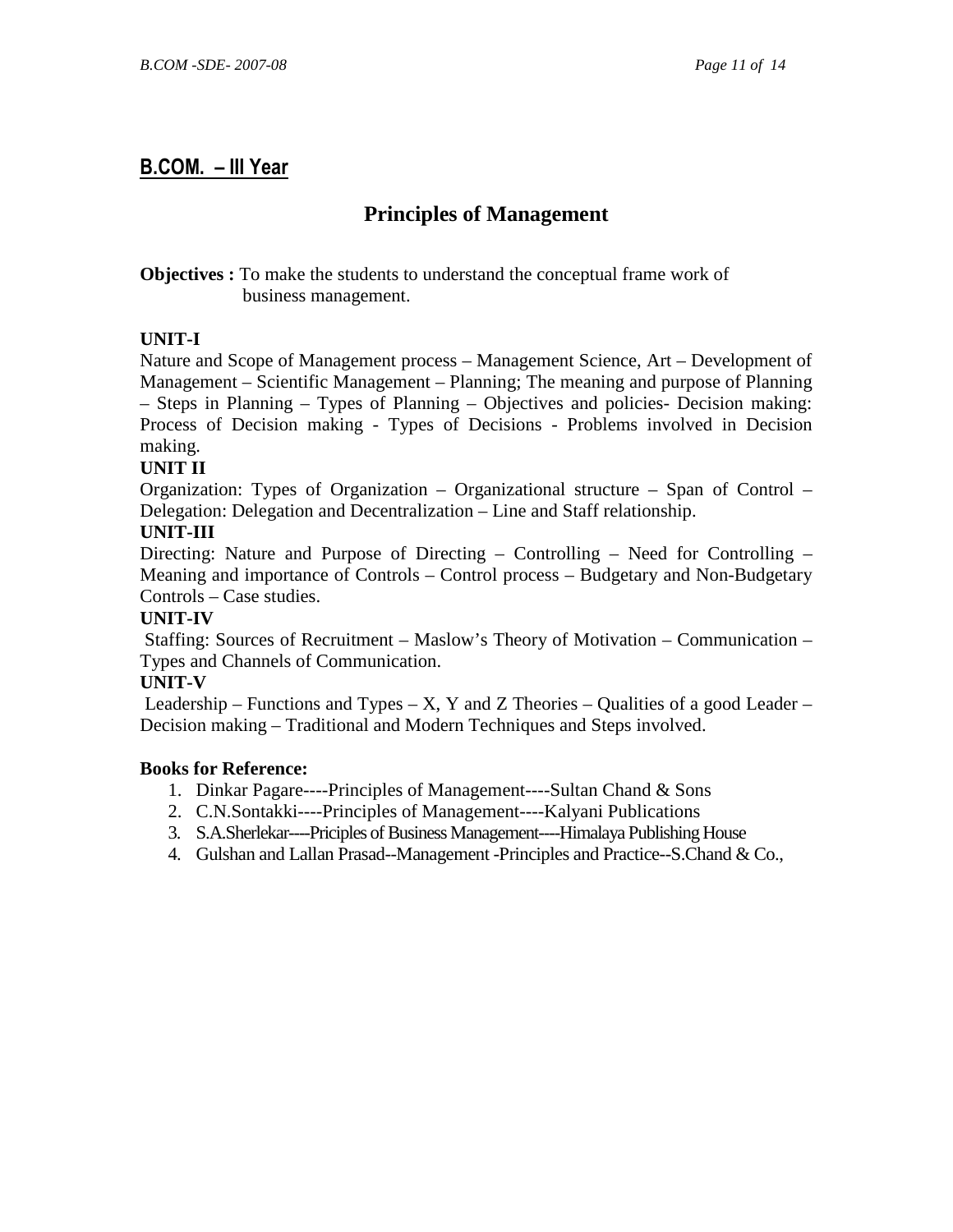# **Business Communication**

**Objectives :** To develop the written and oral business communication skills.

#### **Unit - 1**

Business Communication : Meaning – Importance of Effective Business Communication-Modern Communication Methods – Business Letters : Need – Functions - Kinds - Essentials of Effective Business Letters - Layout.

#### **Unit - 2**

Trade Enquiries - Orders and their Execution - Credit and Status Enquiries – Complaints and Adjustments - Collection Letters – Sales Letters – Circular Letters.

**Unit – 3** 

Banking Correspondence - Insurance Correspondence - Agency Correspondence.

**Unit – 4** 

Company Secretarial Correspondence (Includes Agenda, Minutes and Report Writing) **Unit - 5** 

Application Letters – Preparation of Resume - Interview: Meaning – Objectives and Techniques of various types of Interviews – Public Speech – Characteristics of a good Speech – Business Report Presentations.

### **REFERENCE BOOKS**

- 1. Rajendra Pal Korahill, "Essentials of Business Communication", Sultan Chand & Sons, New Delhi, 2006.
- 2. **Ramesh, MS, & C. C Pattanshetti**, "Business Communication", R.Chand&Co, New Delhi, 2003.
- 3. **Rodriquez M V**, "Effective Business Communication Concept" Vikas Publishing Company ,2003.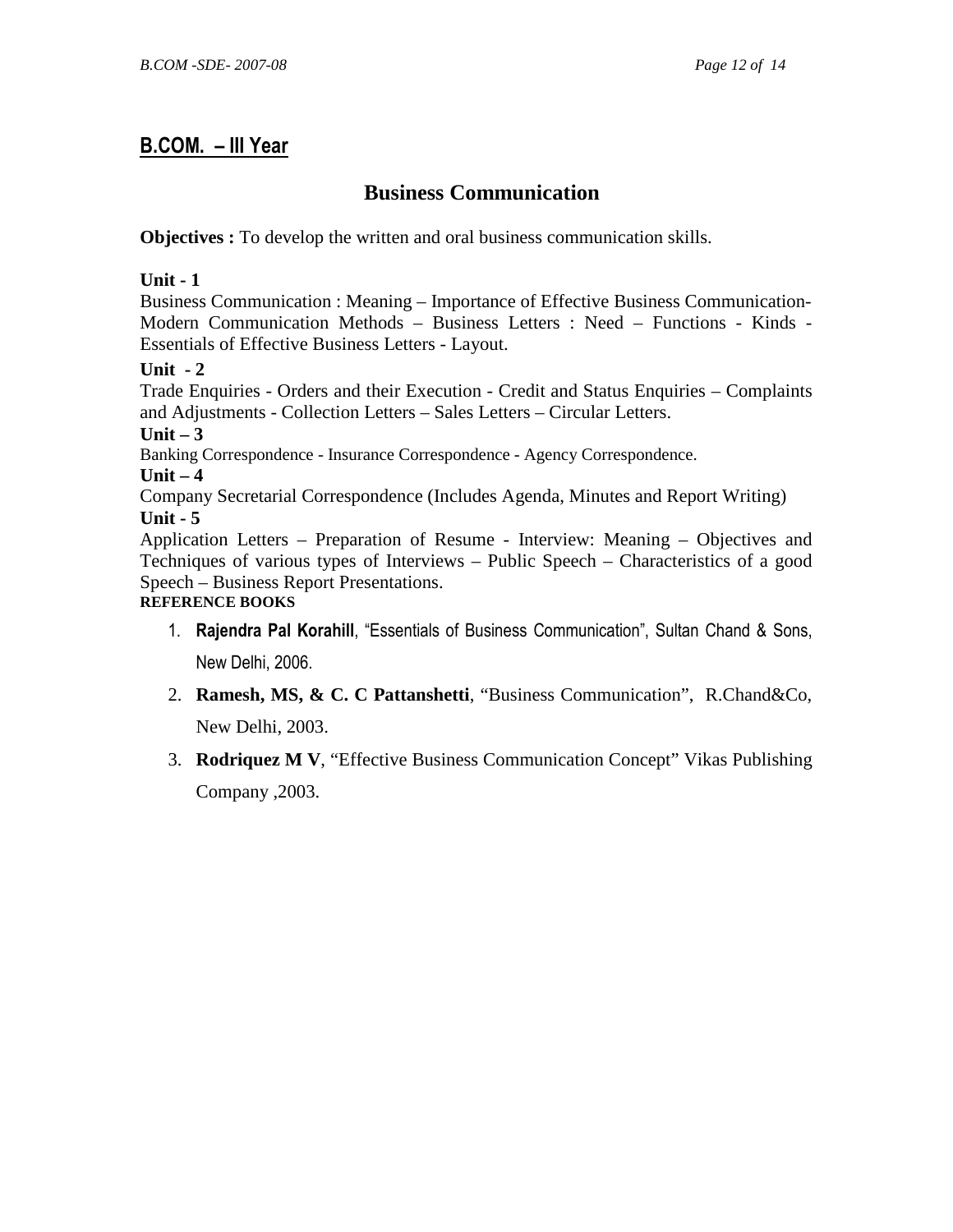## **Auditing**

#### **Objectives :** To familiarize the students with the principles of auditing.

#### **Unit – 1**

Auditing– Origin – Definition – Objectives – Types – Advantages and Limitations – Qualities of an Auditor – Audit Programmes.

#### $Unit - 2$

Internal Control – Internal Check and Internal Audit –Audit Note Book – Working Papers. Vouching – Voucher – Vouching of Cash Book – Vouching of Trading Transactions – Vouching of Impersonal Ledger.

#### **Unit – 3**

Verification and Valuation of Assets and Liabilities – Auditor's position regarding the valuation and verifications of Assets and Liabilities – Depreciation – Reserves and Provisions – Secret Reserves.

#### **Unit – 4**

Audit of Joint Stock Companies – Qualification – Dis-qualifications – Various modes of Appointment of Company Auditor – Rights and Duties – Liabilities of a Company Auditor – Share Capital and Share Transfer Audit – Audit Report – Contents and Types. **Unit 5** 

Investigation – Objectives of Investigation – Audit of Computerised Accounts – Electronic Auditing – Investigation under the provisions of Companies Act.

- **1. B.N. Tandon, "**Practical Auditing" ,S Chand Company Ltd
- 2. **F.R.M De Paula**, "Auditing-the English language Society and Sir Isaac Pitman and Sons Ltd,London
- 3. **Spicer and Pegler, "**Auditing: Khatalia's Auditing"
- 4. **Kamal Gupta, "**Auditing " , Tata Mcgriall Publications